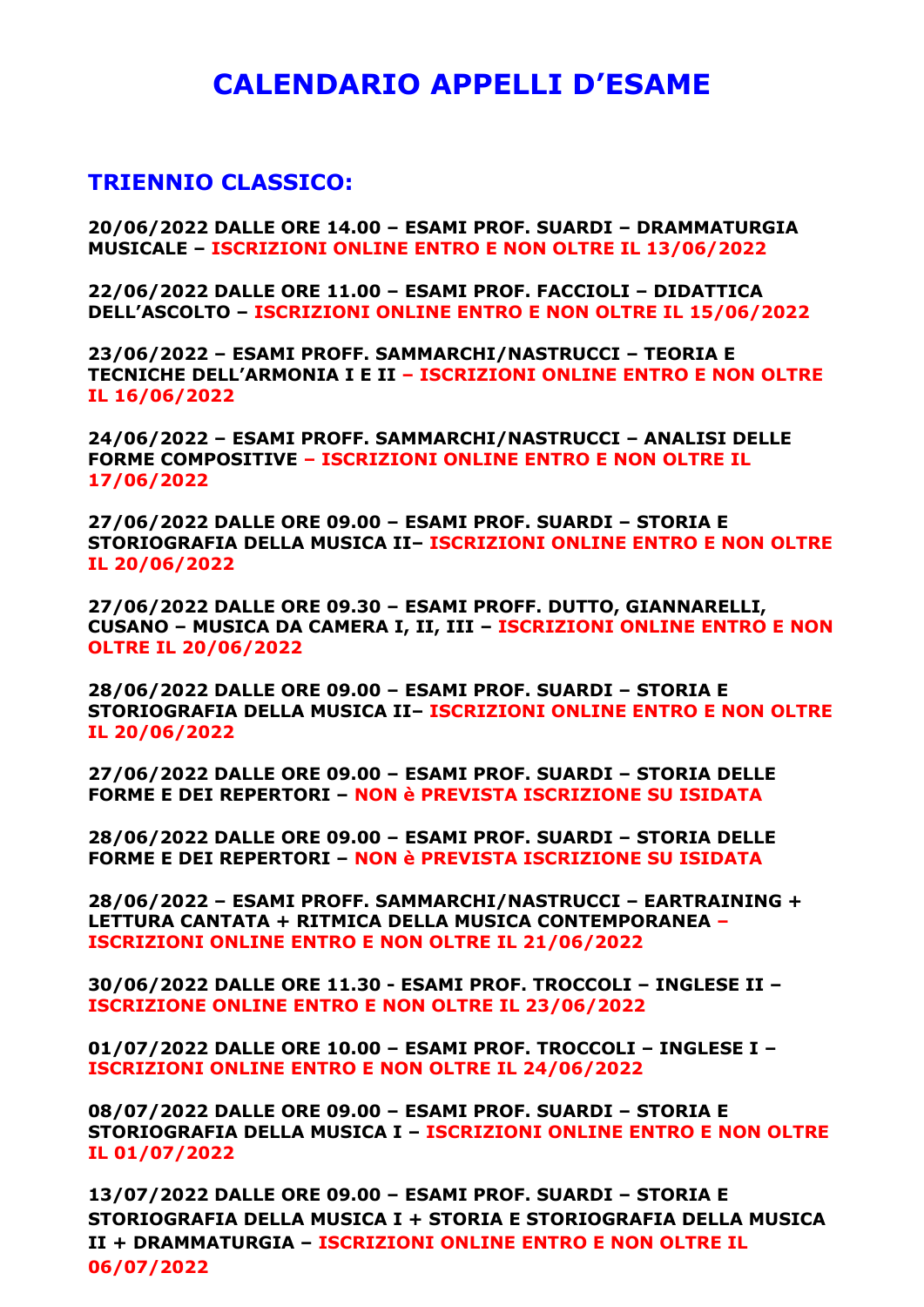**13/07/2022 DALLE ORE 09.00 – ESAMI PROF. SUARDI – STORIA DELLE FORME E DEI REPERTORI - NON è PREVISTA ISCRIZIONE SU ISIDATA**

**13/07/2022 DALLE ORE 10.00 – ESAMI PROF. TROCCOLI – LINGUA STRANIERA COMUNITARIA I – ISCRIZIONE ONLINE ENTRO E NON OLTRE IL 06/07/2022**

**14/07/2022 DALLE ORE 09.00 – ESAMI PROF. SUARDI – STORIA E STORIOGRAFIA DELLA MUSICA I + STORIA E STORIOGRAFIA DELLA MUSICA II + DRAMMATURGIA – ISCRIZIONI ONLINE ENTRO E NON OLTRE IL 06/07/2022**

**14/07/2022 DALLE ORE 10.00 – ESAMI PROF. TROCCOLI – LINGUA STRANIERA COMUNITARIA II – ISCRIZIONE ONLINE ENTRO E NON OLTRE IL 07/07/2022**

**14/07/2022 DALLE ORE 09.00 – ESAMI PROF. SUARDI – STORIA E DELLE FORME E DEI REPERTORI - NON è PREVISTA ISCRIZIONE SU ISIDATA**

### **TRIENNIO JAZZ:**

**22/06/2022 DALLE ORE 11.00 – ESAMI PROF. FACCIOLI – DIDATTICA DELL'ASCOLTO – ISCRIZIONI ONLINE ENTRO E NON OLTRE IL 15/06/2022**

**23/06/2022 – ESAMI PROFF. SAMMARCHI/NASTRUCCI – LETTURA CANTATA JAZZ + RITMICA DELLA MUSICA CONTEMPORANEA JAZZ + TEORIA DELLA MUSICA JAZZ– ISCRIZIONI ONLINE ENTRO E NON OLTRE IL 16/06/2022**

**24/06/2022 DALLE ORE 10.30 – ESAMI PROF. GRIMAUDO – TECNICHE DI IMPROVVISAZIONE MUSICALE I, II, III + TECNOLOGIE E TECNICHE DELLA RIPRESA E DELLA REGISTRAZIONE AUDIO – ISCRIZIONE ONLINE ENTRO E NON OLTRE IL 17/06/2022**

**24/06/2022 – ESAMI PROFF. SAMMARCHI/NASTRUCCI – EARTRAINING JAZZ I, II + FONDAMENTI DI COMPOSIZIONE JAZZ + ARMONIA JAZZ I – ISCRIZIONI ONLINE ENTRO E NON OLTRE IL 17/06/2022**

**27/06/2022 – ESAMI PROF. CALCAGNO – MUSICA D'INSIEME II, III – ISCRIZIONI ONLINE ENTRO E NON OLTRE IL 20/06/2022**

**28/06/2022 – ESAMI PROF. CALCAGNO – MUSICA D'INSIEME II, III – ISCRIZIONI ONLINE ENTRO E NON OLTRE IL 21/06/2022**

**28/06/2022 – ESAMI PROF. AJMAR – CANTO JAZZ: PRASSI ESECUTIVE E REPERTORI I, II, III – ISCRIZIONI ONLINE ENTRO E NON OLTRE IL 21/06/2022**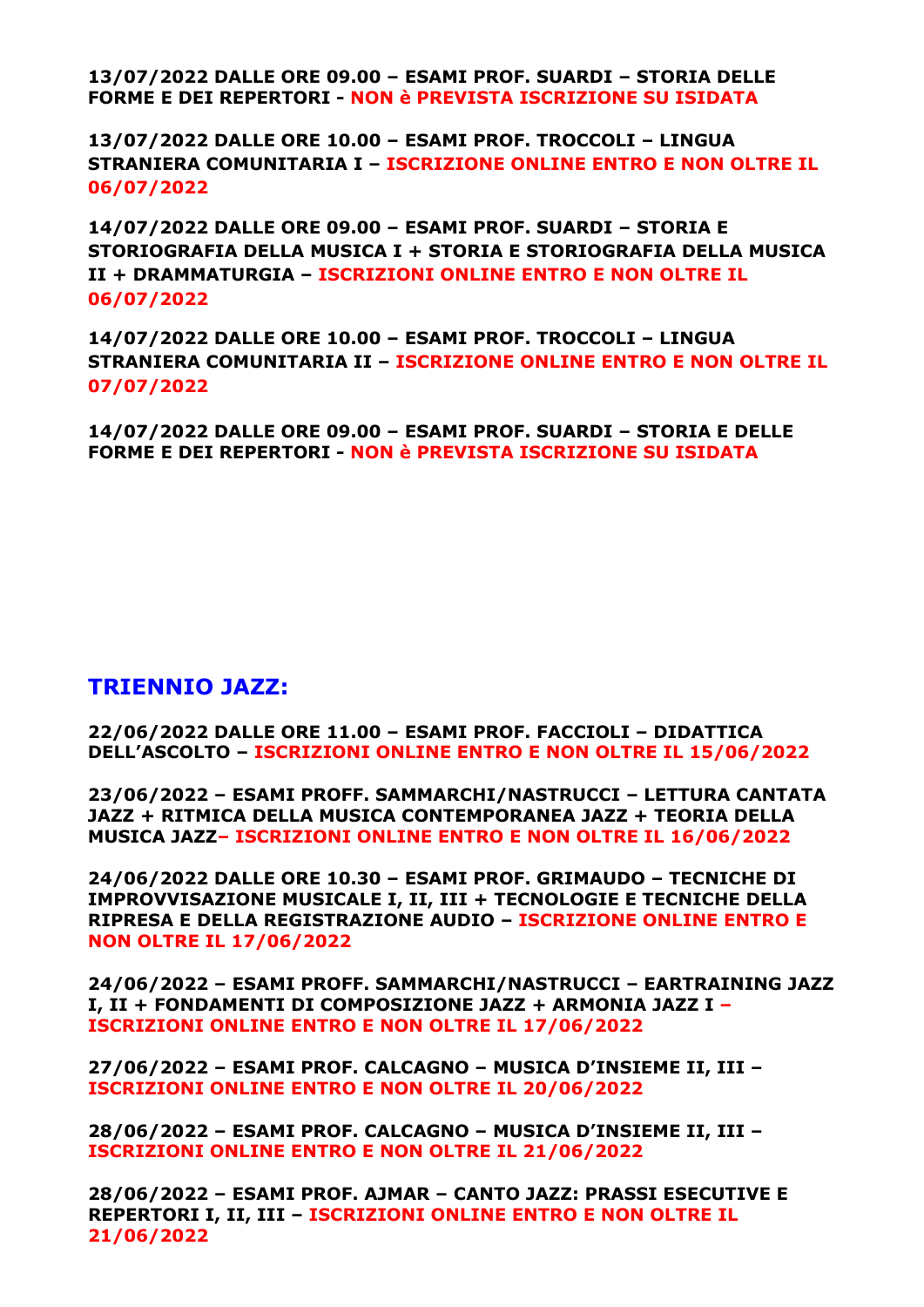**28/06/2022 – ESAMI PROF. DACLON – PIANOFORTE JAZZ: PRASSI ESECUTIVE E REPERTORI I, II, III + PIANOFORTE PER STRUMENTI E CANTO JAZZ I, II, III– ISCRIZIONI ONLINE ENTRO E NON OLTRE IL 21/06/2022**

**28/06/2022 DALLE ORE 10.00 – ESAMI PROF. TINDIGLIA – MUSICA D'INSIEME JAZZ I, II, III – ISCRIZIONI ONLINE ENTRO E NON OLTRE IL 23/06/2022**

**30/06/2022 DALLE ORE 11.30 - ESAMI PROF. TROCCOLI – INGLESE II – ISCRIZIONE ONLINE ENTRO E NON OLTRE IL 23/06/2022**

**30/06/2022 – ESAMI PROF. BERTINI – TECNICHE DI SCRITTURA E ARRANGIAMENTO PER VARI TIPI DI ENSEMBLE II + TECNICHE COMPOSITIVE JAZZ II – ISCRIZIONI ONLINE ENTRO E NON OLTRE IL 23/06/2022**

**01/07/2022 DALLE ORE 10.00 – ESAMI PROF. TROCCOLI – INGLESE I – ISCRIZIONI ONLINE ENTRO E NON OLTRE IL 24/06/2022**

**01/07/2022 DALLE ORE 09.30 – ESAMI PROF. MANGIALAJO – STORIA DEL JAZZ I, II, III – ISCRIZIONI ONLINE ENTRO E NON OLTRE IL 24/06/2022**

**13/07/2022 DALLE ORE 10.00 – ESAMI PROF. TROCCOLI – LINGUA STRANIERA COMUNITARIA I – ISCRIZIONE ONLINE ENTRO E NON OLTRE IL 06/07/2022**

**14/07/2022 DALLE ORE 10.00 – ESAMI PROF. TROCCOLI – LINGUA STRANIERA COMUNITARIA II – ISCRIZIONE ONLINE ENTRO E NON OLTRE IL 07/07/2022**

**15/07/2022 DALLE ORE 09.00 – ESAMI PROF. DEL ZOPPO – STORIA E STORIOGRAFIA DELLA MUSICA PER I CORSI JAZZ – ISCRIZIONI ONLINE ENTRO E NON OLTRE IL 08/07/2022**

#### **BIENNIO CLASSICO:**

**20/06/2022 DALLE ORE 14.00 – ESAMI PROF. SUARDI – APPROFONDIMENTI DI STORIA E LETTERATURA DEL XVI E XVII SECOLO – ISCRIZIONI ONLINE ENTRO E NON OLTRE IL 13/06/2022**

**22/06/2022 DALLE ORE 11.00 – ESAMI PROF. FACCIOLI – DIDATTICA DELL'ASCOLTO – ISCRIZIONI ONLINE ENTRO E NON OLTRE IL 15/06/2022**

**24/06/2022 – ESAMI PROFF. SAMMARCHI/NASTRUCCI – ANALISI DELLE FORME COMPOSITIVE + FONDAMENTI DI COMPOSIZIONE– ISCRIZIONI ONLINE ENTRO E NON OLTRE IL 17/06/2022**

**27/06/2022 DALLE ORE 09.30 – ESAMI PROFF. DUTTO, GIANNARELLI, CUSANO – MUSICA DA CAMERA BIENNIO – ISCRIZIONI ONLINE ENTRO E NON OLTRE IL 20/06/2022**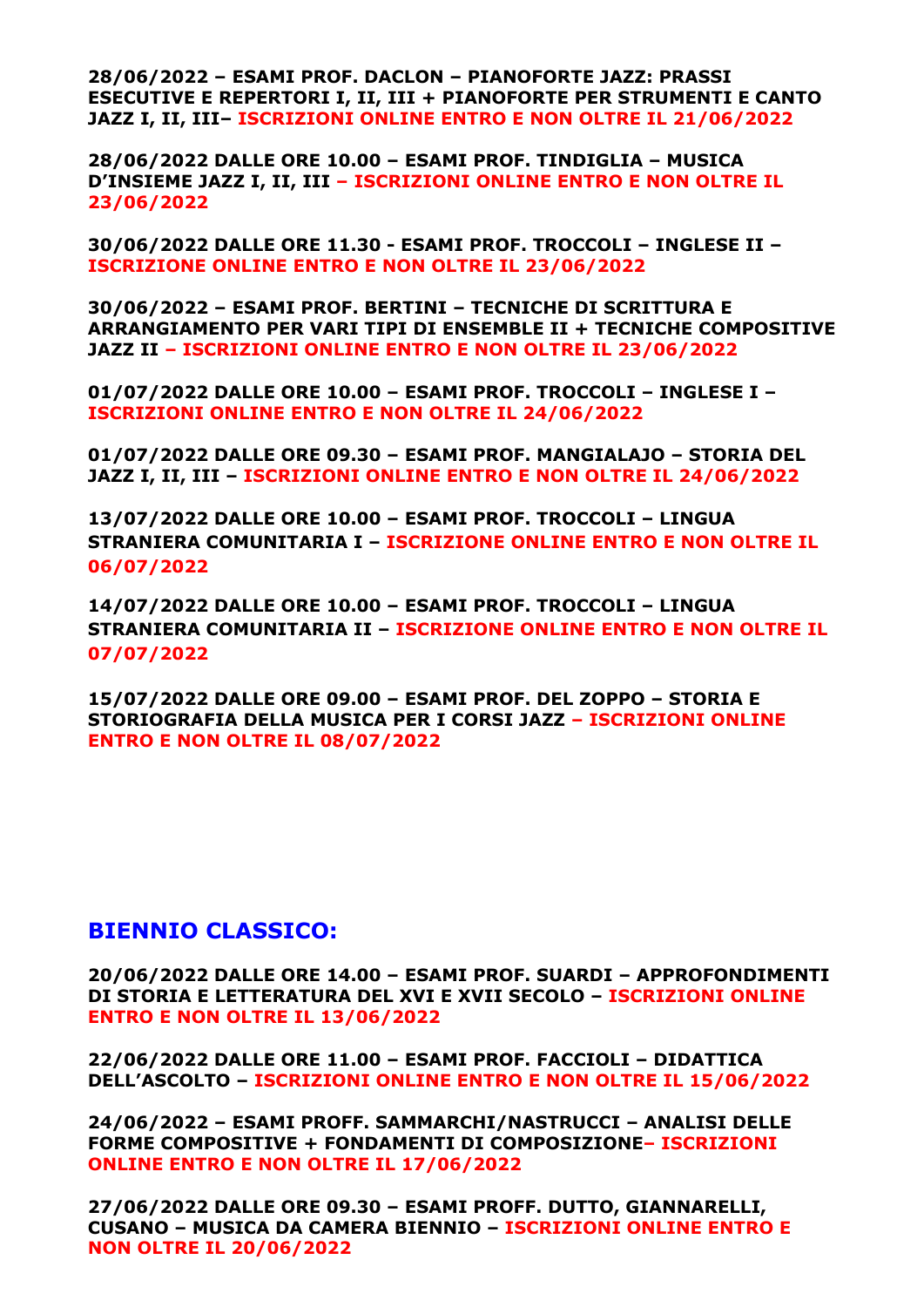**11/07/2022 – ESAMI PROF. TROCCOLI – DIZIONE PER IL CANTO TEDESCO – ISCRIZIONE ONLINE ENTRO E NON OLTRE IL 04/07/2022**

**12/07/2022 DALLE ORE 09.00 – ESAMI PROF. TROCCOLI – LINGUA STRANIERA COMUNITARIA BIENNIO – ISCRIZIONE ONLINE ENTRO E NON OLTRE IL 05/07/2022**

**13/07/2022 DALLE ORE 09.00 – ESAMI PROF. SUARDI – STORIA DELLE FORME E DEI REPERTORI MUSICALI + APPROFONDIMENTI DI STORIA E LETTERATURA DEL XVI E XVII SECOLO – ISCRIZIONI ONLINE ENTRO E NON OLTRE IL 06/07/2022**

**14/07/2022 DALLE ORE 09.00 – ESAMI PROF. SUARDI – STORIA DELLE FORME E DEI REPERTORI MUSICALI + APPROFONDIMENTI DI STORIA E LETTERATURA DEL XVI E XVII SECOLO – ISCRIZIONI ONLINE ENTRO E NON OLTRE IL 06/07/2022**

**15/07/2022 DALLE ORE 09.00– ESAMI PROF. DEL ZOPPO – FILOLOGIA MUSICALE – ISCRIZIONI ONLINE ENTRO E NON OLTRE IL 08/07/2022**

### **BIENNIO JAZZ:**

**03/06/2022 DALLE ORE 09.00 – ESAMI PROF. TROCCOLI – INGLESE BIENNIO – ISCRIZIONI ONLINE ENTRO E NON OLTRE IL 26/05/2022**

**22/06/2022 DALLE ORE 11.00 – ESAMI PROF. FACCIOLI – DIDATTICA DELL'ASCOLTO – ISCRIZIONI ONLINE ENTRO E NON OLTRE IL 15/06/2022**

**24/06/2022 DALLE ORE 10.30 – ESAMI PROF. GRIMAUDO – TECNICHE DI IMPROVVISAZIONE MUSICALE I, II – ISCRIZIONE ONLINE ENTRO E NON OLTRE IL 17/06/2022**

**24/06/2022 – ESAMI PROFF. SAMMARCHI/NASTRUCCI – EARTRAINING JAZZ – ISCRIZIONI ONLINE ENTRO E NON OLTRE IL 17/06/2022**

**27/06/2022 – ESAMI PROF. CALCAGNO – MUSICA D'INSIEME I – ISCRIZIONI ONLINE ENTRO E NON OLTRE IL 20/06/2022**

**28/06/2022 – ESAMI PROF. CALCAGNO – MUSICA D'INSIEME I – ISCRIZIONI ONLINE ENTRO E NON OLTRE IL 21/06/2022**

**28/06/2022 – ESAMI PROF. AJMAR – CANTO JAZZ: PRASSI ESECUTIVE E REPERTORI I, II – ISCRIZIONI ONLINE ENTRO E NON OLTRE IL 21/06/2022**

**28/06/2022 – ESAMI PROF. DACLON – PIANOFORTE JAZZ: PRASSI ESECUTIVE E REPERTORI I, II + PIANOFORTE PER STRUMENTI E CANTO JAZZ BIENNIO– ISCRIZIONI ONLINE ENTRO E NON OLTRE IL 21/06/2022**